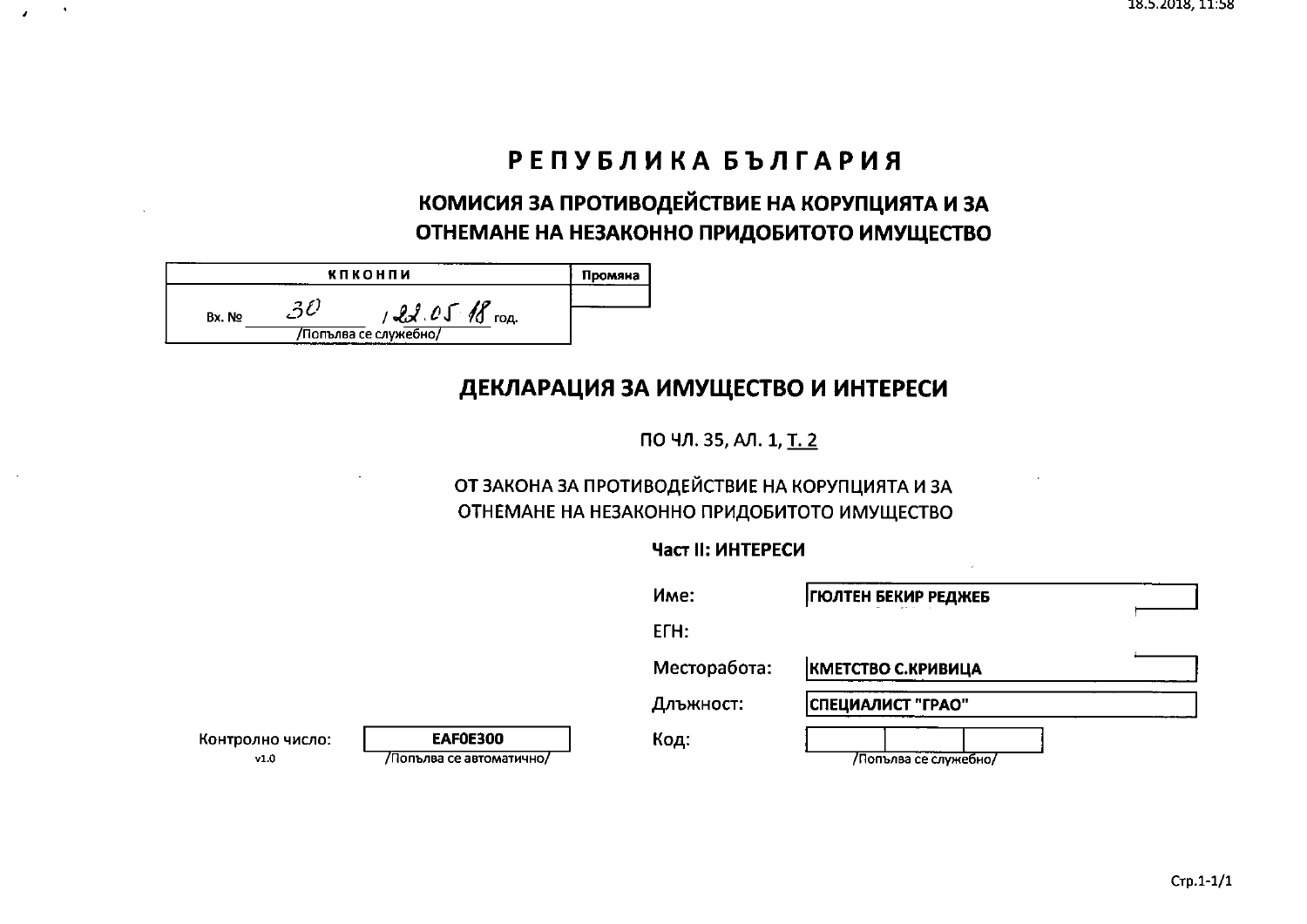| име на декларатора:               |                     |
|-----------------------------------|---------------------|
| /собствено, бащино, фамилно/<br>. | ГЮЛТЕН БЕКИР РЕДЖЕБ |

VII. Участие в търговски дружества, в органи на управление или контрол на търговски дружества, на юридически лица с нестопанска цел или на кооперации, както и извършване на дейност като едноличен търговец към датата на избирането или назначаването и 12 месеца преди датата на избирането или назначаването

1. Към датата на избирането или назначаването на длъжност:

 $\ddot{\phantom{a}}$ 

|      | 1.1. Имам участие в следните търговски дружества: | Нямам нишо за деклариране. | Таблица № 15 |
|------|---------------------------------------------------|----------------------------|--------------|
| Hom  |                                                   |                            |              |
| no   | Дружество                                         | Размер на дяловото участие |              |
| ∐ред |                                                   |                            |              |
| 11.  |                                                   |                            |              |

#### 1.2. Съм управител или член на орган на управление или контрол на търговски дружества,

|                  | на юридически лица с нестопанска цел или на кооперации: | Нямам нишо за деклариране.  |         | Таблица № 16 |
|------------------|---------------------------------------------------------|-----------------------------|---------|--------------|
| <sup>I</sup> Hom |                                                         |                             |         |              |
| по               | Дружество                                               |                             | Участие |              |
| ред              |                                                         |                             |         |              |
| ı.,              | НАРОДНО ЧИТАЛИЩЕ "РАЗВИТИЕ-1903" С.КРИВИЦА              | <b>ІРАБОТНИК БИБЛИОТЕКА</b> |         |              |
|                  |                                                         |                             |         |              |

|     | 1.3. Развивам дейност като едноличен търговец: | Нямам нищо за деклариране. |                    | Таблица № 17 |
|-----|------------------------------------------------|----------------------------|--------------------|--------------|
| Hom |                                                |                            |                    |              |
| по  | Наименование на ЕТ                             |                            | Предмет на дейност |              |
| ред |                                                |                            |                    |              |
| 11. |                                                |                            |                    |              |

 $\mathcal{R}^{\prime}$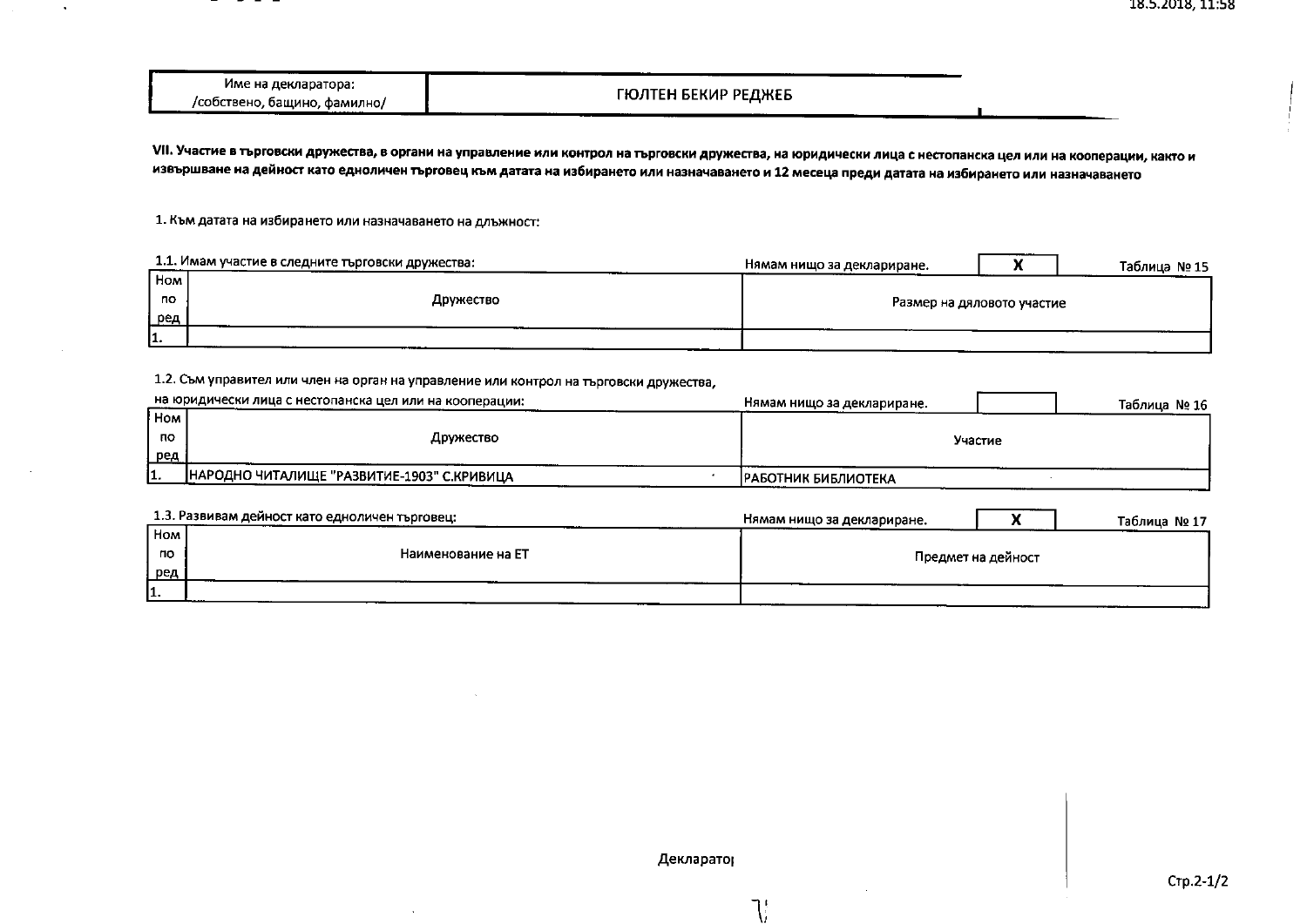| Име на декларатора:          |                     |  |  |
|------------------------------|---------------------|--|--|
|                              | ГЮЛТЕН БЕКИР РЕДЖЕБ |  |  |
|                              |                     |  |  |
| /собствено, бащино, фамилно/ |                     |  |  |

2. Дванадесет месеца преди датата на избирането или назначаването ми на длъжност:

 $\sim$ 

|            | 2.1. Имам участие в следните търговски дружества: | Нямам нищо за деклариране. | Таблица № 18 |
|------------|---------------------------------------------------|----------------------------|--------------|
| <b>HOM</b> |                                                   |                            |              |
| Іпо        | Дружество                                         | Размер на дяловото участие |              |
| ∥ред       |                                                   |                            |              |
| 11<br>.    |                                                   |                            |              |

#### 2.2. Съм управител или член на орган на управление или контрол на търговски дружества, на юридически лица с нестопанска цел или на кооперации: Нямам нищо за деклариране. **Hom** Дружество no Участие ред

|         | 2.3 Развивам дейност като едноличен търговец: | Нямам нищо за деклариране. |                    | Таблица № 20 |
|---------|-----------------------------------------------|----------------------------|--------------------|--------------|
| ! Ном і |                                               |                            |                    |              |
| по      | Наименование на ЕТ                            |                            | Предмет на дейност |              |
| ред     |                                               |                            |                    |              |
| 11.     |                                               |                            |                    |              |

Таблица № 19

 $\overline{\mathbf{x}}$ 

 $V_{\nu}$ U